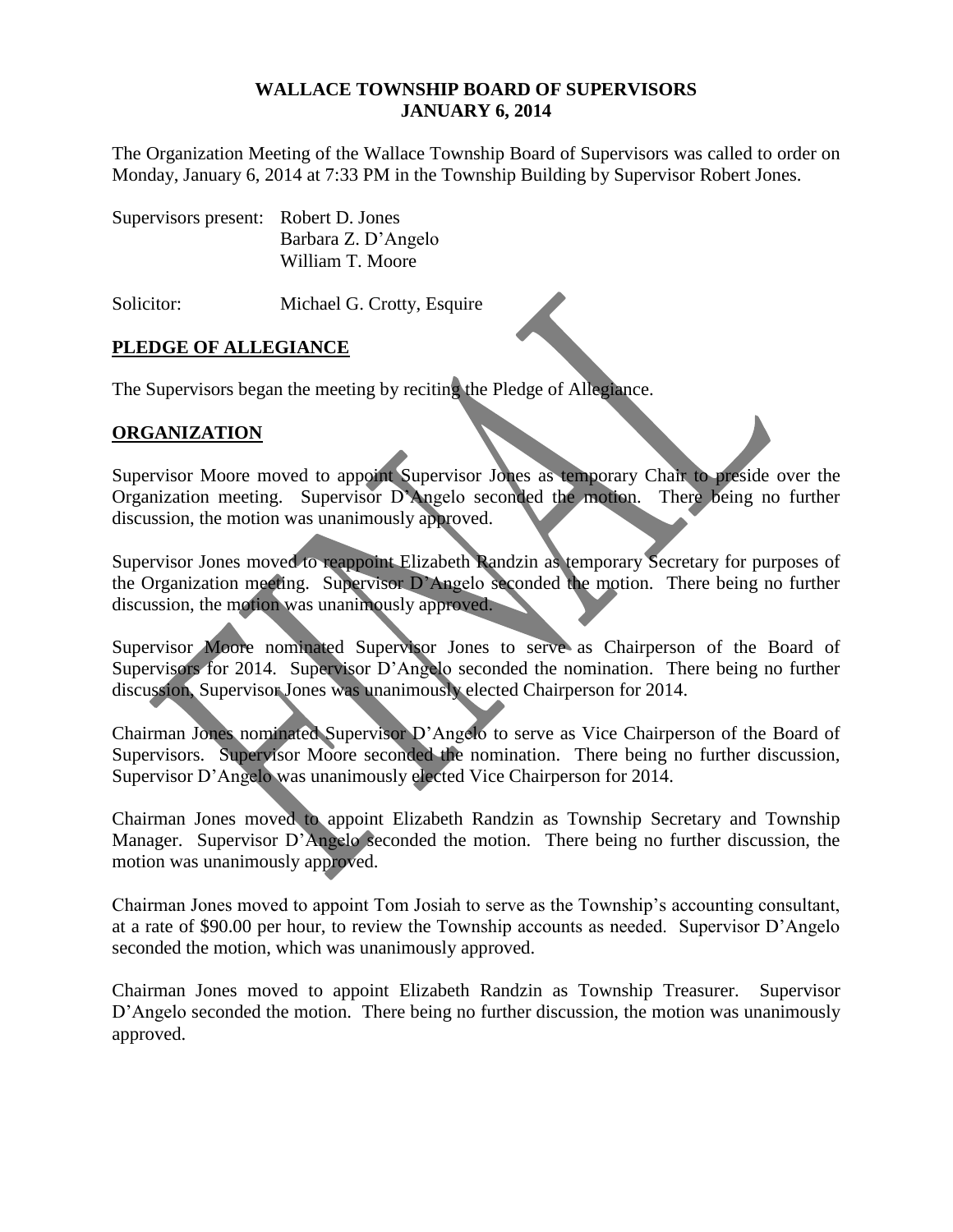Chairman Jones moved to appoint Elizabeth Randzin as Township Open Records Officer. Supervisor Moore seconded the motion, which was unanimously.

Chairman Jones moved to appoint Siana, Bellwoar & McAndrew, LLP as Township Solicitor, pursuant to the rate letter dated December 2, 2013. Supervisor Moore seconded the motion. After some discussion, the motion was unanimously approved.

Chairman Jones moved to appoint LTL Consultants and Edward Latshaw, P.E., as Township Zoning Officer/Building Inspector and Building Code Official, subject to LTL's rate letter of November 1, 2013. Supervisor Moore seconded the motion. After some discussion, the motion was unanimously approved.

Chairman Jones moved to reappoint Castle Valley Consultants and Gary Weaver, P.E., as Township Engineer, pursuant to the rate letter dated December 18, 2013. Supervisor Moore seconded the motion. After some discussion, the motion was unanimously approved.

Chairman Jones moved to reappoint Natural Lands Trust and Anne Hutchinson as the Township's environmental planning consultant, pursuant to the rate letter dated December 19, 2013. Supervisor D'Angelo seconded the motion. After some discussion, the motion was unanimously approved.

Chairman Jones moved to appoint Bryan McDonaugh as the Vacancy Board member for a one (1) year term to expire on January 5, 2015. Supervisor Moore seconded the motion. There being no further discussion, the motion was unanimously approved.

Chairman Jones moved to appoint Jim Boyland as the alternate Vacancy Board member for a one (1) year term to expire on January 5, 2015. Supervisor Moore seconded the motion. There being no further discussion, the motion was unanimously approved.

Chairman Jones moved to appoint Mac Kirkpatrick as Township Emergency Management Coordinator for 2014. Supervisor D'Angelo seconded the motion, which was unanimously.

Supervisor Moore moved to appoint Chairman Jones as the Township Roadmaster/Road Department Liaison and Emergency Services Liaison for 2014. Supervisor D'Angelo seconded the motion, which was unanimously approved.

Chairman Jones moved to appoint Supervisor D'Angelo as the Township Park and Trails Liaison for 2014. Supervisor Moore seconded the motion, which was unanimously approved.

Chairman Jones moved to appoint Supervisor Moore as the Township Building and Grounds Liaison for 2014. Supervisor D'Angelo seconded the motion, which was unanimously approved.

Chairman Jones moved to appoint the following volunteers to new terms as follows, noting that the appointments to the Park and Recreation Board would be tabled until the Board's next meeting when an ordinance expanding its membership can be considered: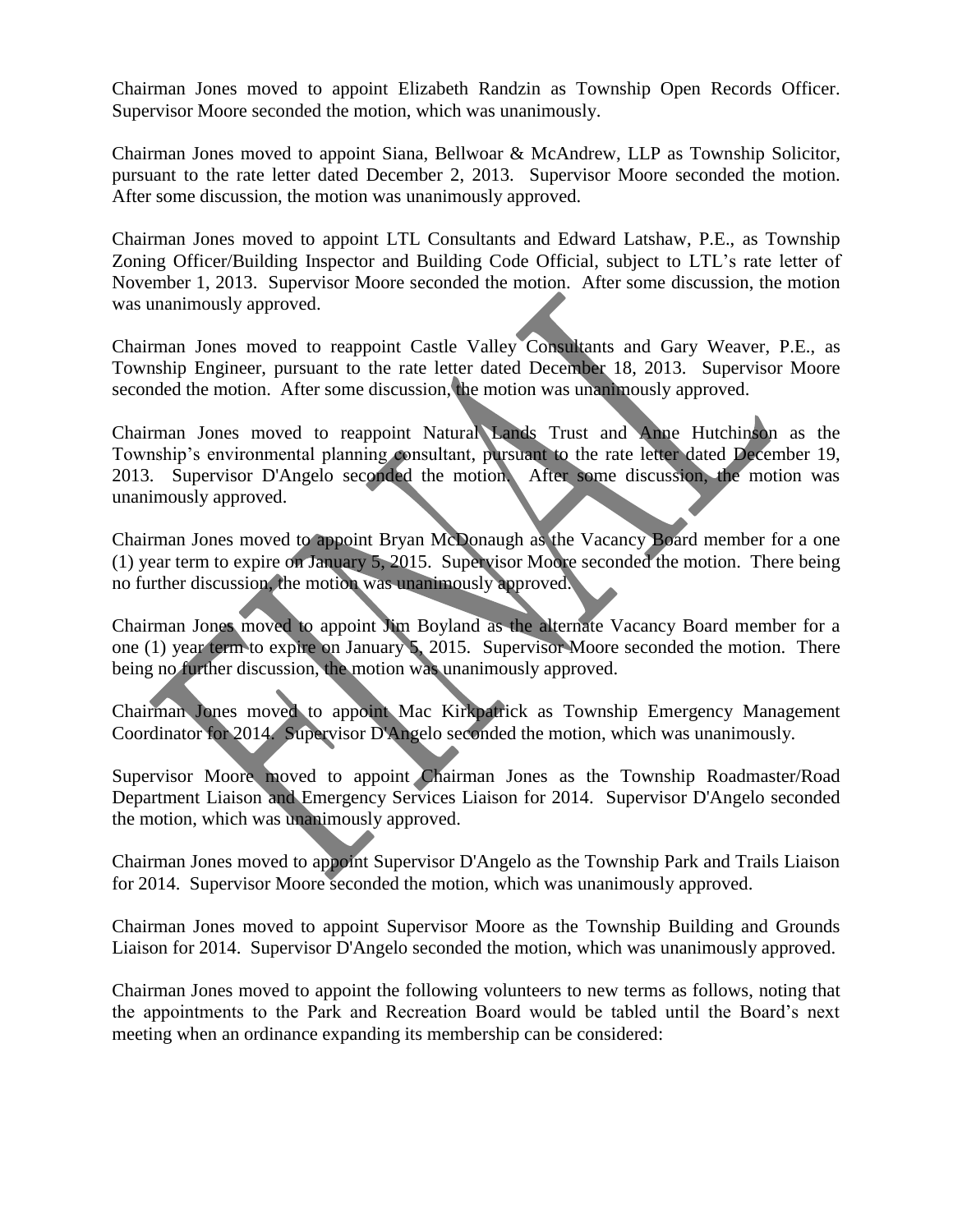Planning Commission (5 year terms) – Bill Moore

Zoning Hearing Board (5 year terms) – Jason Trego - alternate position

Historical Commission (5 year terms) – John Miller

Township Archivist (1 year term) – John Miller

Barbara D'Angelo

Janet Grashof

Gary Harris

Bonnie Radford

unanimously.

Supervisor D'Angelo seconded the motion. After discussion, the motion was approved

 $1<sup>st</sup>$  Thursday of each month @ 7:30 PM

Chairman Jones moved to appoint Elizabeth Randzin as DARC representative for Wallace Township for year 2014. Supervisor D'Angelo seconded the motion. There being no further discussion, the motion was unanimously approved.

Chairman Jones moved to appoint DNB First as depository for the Township. Supervisor D'Angelo seconded the motion. There being no further discussion, the motion was unanimously approved.

Chairman Jones moved to set the amount of the Treasurer's Bond limit at \$1,000,000. Supervisor D'Angelo seconded the motion. There being no further discussion, the motion was unanimously approved.

Chairman Jones moved to establish the meeting schedule for 2014 as follows:

Board of Supervisors 1

|                                                | $3rd$ Thursday of each month @ 9:00 AM            |
|------------------------------------------------|---------------------------------------------------|
| <b>Planning Commission (Regular Meeting)</b>   | $2nd$ Wednesday of each month @ 7:30 PM           |
| <b>Planning Commission (Work Session)</b>      | 4 <sup>th</sup> Wednesday of each month @ 7:30 PM |
| <b>Municipal Authority</b>                     | $2nd$ Tuesday of each month @ 7:00 PM             |
| Park & Recreation Board                        | 3 <sup>rd</sup> Monday of each month @ 7:00 PM    |
| <b>Historical Commission (Regular Meeting)</b> | $4th$ Monday of each month @ 7:00 PM              |
| <b>Historical Commission (Work Session)</b>    | $3rd$ Monday of each month @ 7:00 PM              |
| <b>Trails Preservation Board</b>               | $2nd$ Monday of each month @ 7:00 PM              |
| <b>Environmental Advisory Council</b>          | $3rd$ Tuesday of each month @ 7:00 PM             |
| Zoning Hearing Board                           | Meets upon application                            |
| Glenmoore Village Enhancement Ctte             | $2nd$ Monday of each month @ 7:30 PM              |
|                                                | $4th$ Monday of each month @ 8:00 AM              |

A regular meeting of the Board of Supervisors was not held on January 2, 2014. All meetings of the above-referenced meetings will be held at the Wallace Township Building, 1250 Creek Road, Glenmoore, Pennsylvania 19343.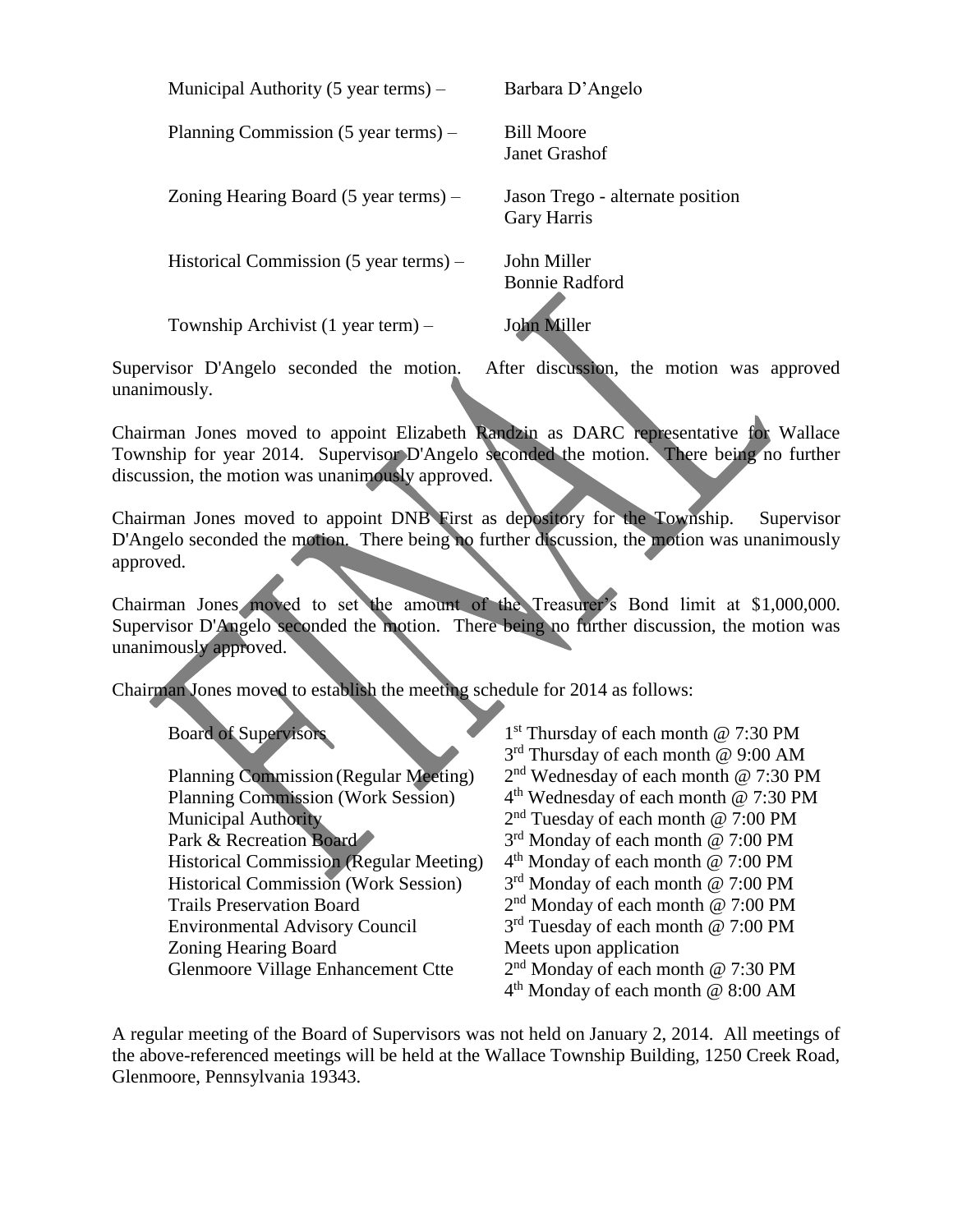Supervisor D'Angelo seconded the motion. There being no further discussion, the motion was unanimously approved.

Chairman Jones moved to establish the Holiday Schedule for all employees to include New Year's Day, Martin Luther King Day, Presidents' Day, Memorial Day, Independence Day, Labor Day, Columbus Day, Veteran's Day, Thanksgiving Day, and Christmas Day. Supervisor D'Angelo seconded the motion. There being no further discussion, the motion was unanimously approved.

Chairman Jones moved to establish Township office hours for 12:00 p.m. until 4:00 p.m. on Mondays, Wednesdays and Fridays, and from 8:00 a.m. until 12:00 p.m. on Tuesdays and Thursdays. Supervisor Moore seconded the motion. After some discussion, the motion was approved.

Chairman Jones moved to adopt Resolution #14-1, establishing a fee schedule related to the filing of applications for building permits and zoning permits in 2014, effective immediately. Supervisor D'Angelo seconded the motion. It was noted that the Board was reviewing LTL's proposed rate changes, which will be considered at a future meeting. There being no further discussion, the motion was unanimously approved.

Chairman Jones moved to adopt Resolution #14-2, establishing a fee schedule related to the filing of subdivision and land development applications in 2014. Supervisor D'Angelo seconded the motion. There being no further discussion, the motion was unanimously approved.

Chairman Jones moved to adopt Resolution #14-3, establishing escrow fees related to the review of subdivision and land development plans in 2014. Supervisor D'Angelo seconded the motion. There being no further discussion, the motion was unanimously approved.

Chairman Jones moved to adopt Resolution #14-4 establishing boundaries for emergency services providers in Wallace Township, including the four lots located in the Upper Uwchlan Township portion of the Chalfant/St. Giles Subdivision. Supervisor D'Angelo seconded the motion. There being no further discussion, the motion was unanimously approved.

Chairman Jones moved to adopt Resolution #14-5, establishing a fee schedule related to the filing of conditional use applications and zoning hearing board applications in 2014. Supervisor D'Angelo seconded the motion. There being no further discussion, the motion was unanimously approved.

Chairman Jones moved to adopt Resolution #14-6, appointing and establishing Barbacane Thornton, CPA as appointed Township Auditor pursuant to the Second Class Township Code. Supervisor D'Angelo seconded the motion. There being no further discussion, the motion was unanimously approved.

Chairman Jones moved to approve the IRS mileage reimbursement rate at 56 cents per mile. Supervisor D'Angelo seconded the motion. There being no further discussion, the motion was unanimously approved.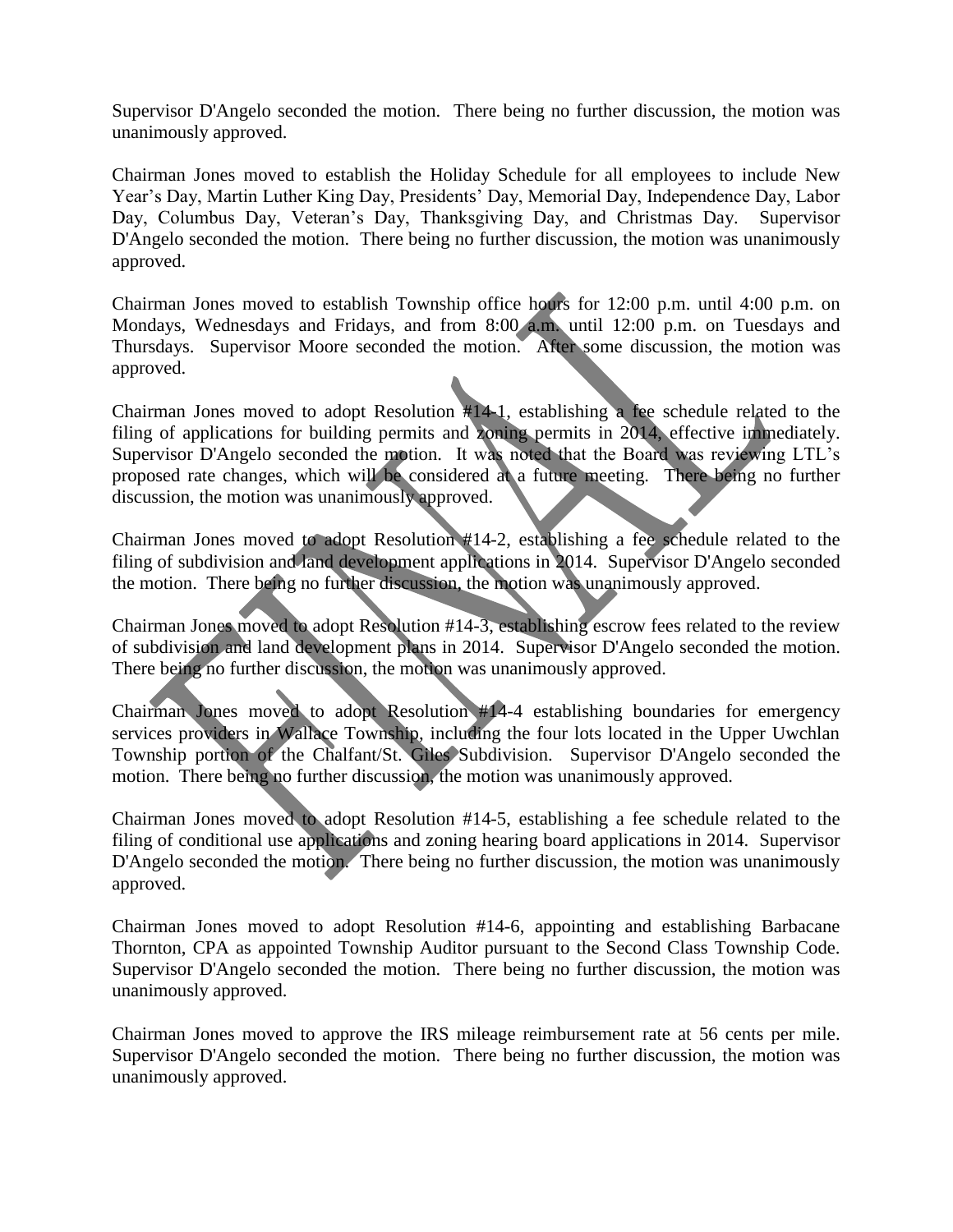Chairman Jones moved to approve the Fire Company's calendar of fundraising activities for coverage under the worker's compensation insurance. Supervisor D'Angelo seconded the motion. After some discussion, the motion was approved.

Chairman Jones moved to approve the 2014 bill to be sent to Devereux for fee-in-lieu of per the Conditional Use Agreement. Supervisor D'Angelo seconded the motion. There being no further discussion, the motion was unanimously approved.

The organization meeting was adjourned at 7:55 PM.

# **REGULAR MEETING**

Chairman Jones called the Regular Meeting of the Wallace Township Board of Supervisors to order on Monday, January 6, 2014, at 7:55 PM in the Township Building.

### **EXECUTIVE SESSIONS**

None.

### **CORRESPONDENCE**

Twenty-seven (27) pieces of pertinent correspondence were noted for the month of December. A list of the correspondence, as well as the individual pieces of correspondence, is available for public inspection at the Township building.

# **MINUTES**

The minutes for the December 5, 2013 and December 19, 2013 meeting were presented for review. After discussion, Chairman Jones moved that the Township approve both sets of minutes as submitted. Supervisor D'Angelo seconded the motion, which carried unanimously.

# **TREASURER'S REPORT**

Manager/Treasurer Betty Randzin presented and read the Treasurer's report, which is available for review at the Township Building. Eighteen (18) invoices were presented for consideration. After discussion, Chairman Jones moved to authorize the payment of the eighteen (18) invoices set forth on the bills list, in the total amount of \$38,982.64. Supervisor D'Angelo seconded the motion, which carried unanimously. The Township's contract with the Chester County SPCA was discussed as part of the bills approval, with the Township approving the full service contract amount. Manager/Treasurer Randzin requested that the PLGIT payment ratification be tabled until the Board's next meeting so that a breakdown of the charges can be provided (a large portion of which was for salt).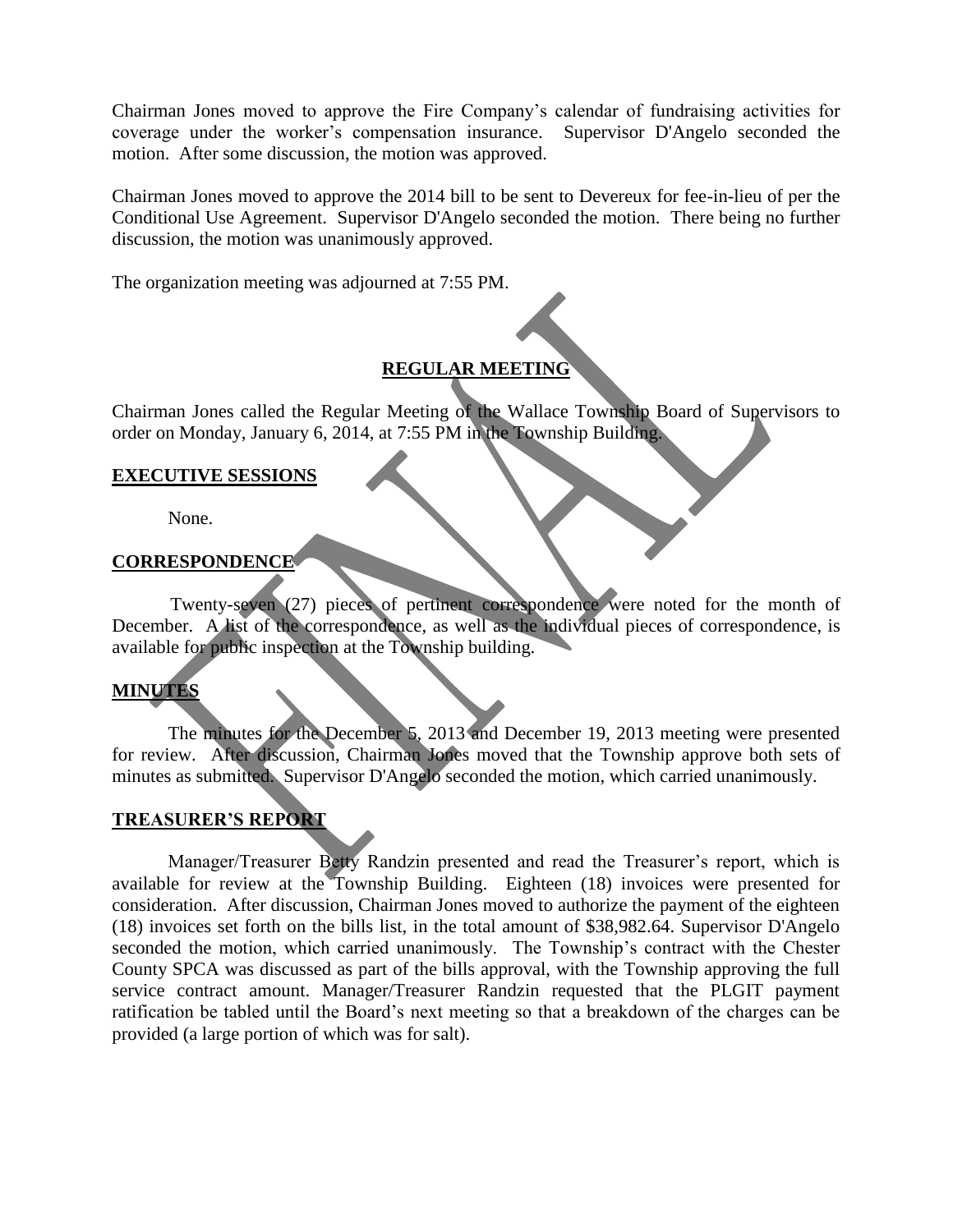### **PENNSYLVANIA STATE POLICE REPORT**

Chairman Jones provided the report of the Pennsylvania State Police, which is available for review. Thirty-three (33) incidents were reported for the month of December.

### **GLEN MOORE FIRE COMPANY**

No report.

# **EMC**

Mac Kirkpatrick was in attendance. No report.

# **DARC**

No report.

# **PARK AND RECREATION BOARD**

No report.

# **HISTORICAL COMMISSION**

Mark Kinkelaar was present on behalf of the Historical Commission. He noted that another one of the members might be resigning in the near future. A discussion was also held as to the Township's interest in participating in the Pennsylvania Historical Society's Hidden Collections Initiative. The Board advised that it was not opposed to considering the program as long as the newly appointed archivist could devote the time to the project.

#### **TRAILS BOARD**

No report.

# **EAC**

No report.

#### **AUTHORITY**

Supervisor D'Angelo provided an update from the Authority. It has hired a new secretary, Ivy, who is transitioning into the role. A discussion was also held as to the need for appointments to the Authority and the pool of candidates who recently submitted applications.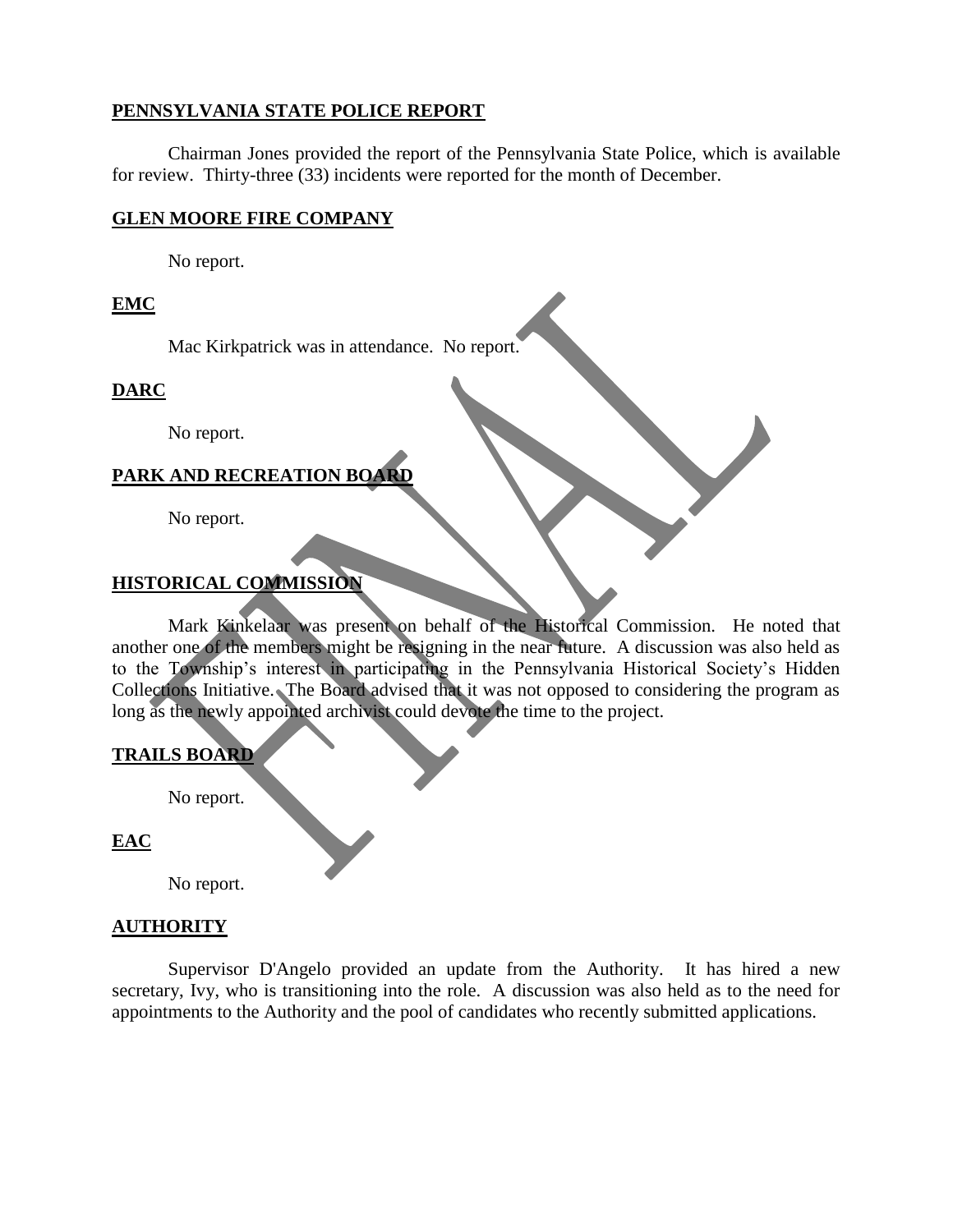# **PLANNING COMMISSION**

Supervisor Moore provided an update on the Planning Commission. The PC is continuing to work on the Comprehensive Plan. A meeting was not held in December. A discussion was held as to aspects of the Act 167 Ordinance.

### **OLD BUSINESS**

- a. Ray Park: Manager/Treasurer Randzin noted that a meeting has been scheduled in two (2) weeks with DCNR about the possibility of grant funding.
- b. Indiantown Schoolhouse: No report.
- c. Township Building Security/Alarm Quotes: Manager/Treasurer Randzin requested that the alarm quotes be tabled until the next BOS meeting to allow for the potential of an additional quote submission, and the Board agreed to do so.
- d. Township Building Update/Salt Shed: The Township is waiting for a quote from the electrician for the installation of the lights.
- e. Glenmoore Village Enhancement Committee: Chairman Jones provided the report of the Committee. It conducted a walk-through of the village and is looking into possible planning grants.

# **NEW BUSINESS**

- a. Brandywine Hill Escrow Release: The Township Engineer has reviewed the escrow release request of Rouse Chamberlin, and has provided a Certificate of Completion and recommendation for a partial release. After discussion, Chairman Jones moved that the Board approve the escrow release request  $\#$  RC1, in the amount of \$71,890.93 pursuant to the Township Engineer's recommendation. Supervisor D'Angelo seconded the motion, which carried unanimously.
- b. Snow Plowing: The Township has received an application from Michael Ink for a parttime snow plow operator position (to be added to the list of potential, on-call snow plow drivers). Supervisor Moore moved that the Township approve the hiring of Michael Ink, subject to receiving confirmation of a clean criminal history. Chairman Jones seconded the motion, which carried unanimously. Additionally, a draft letter was presented, requesting that residents do not park their cars on the street during snowfalls. The parked cars can cause delays and problems with the snow plowing. After discussion, the Board approved sending the letter to all residents.
- c. Expansion of the Park and Recreation Board: A draft ordinance has been prepared to expand the Park and Recreation Board to seven (7) members. After discussion, Chairman Jones moved that the Board approve the advertisement of the ordinance for consideration at the Board's meeting on January 16, 2014, at 9:00 a.m. Supervisor D'Angelo seconded the motion, which carried unanimously.